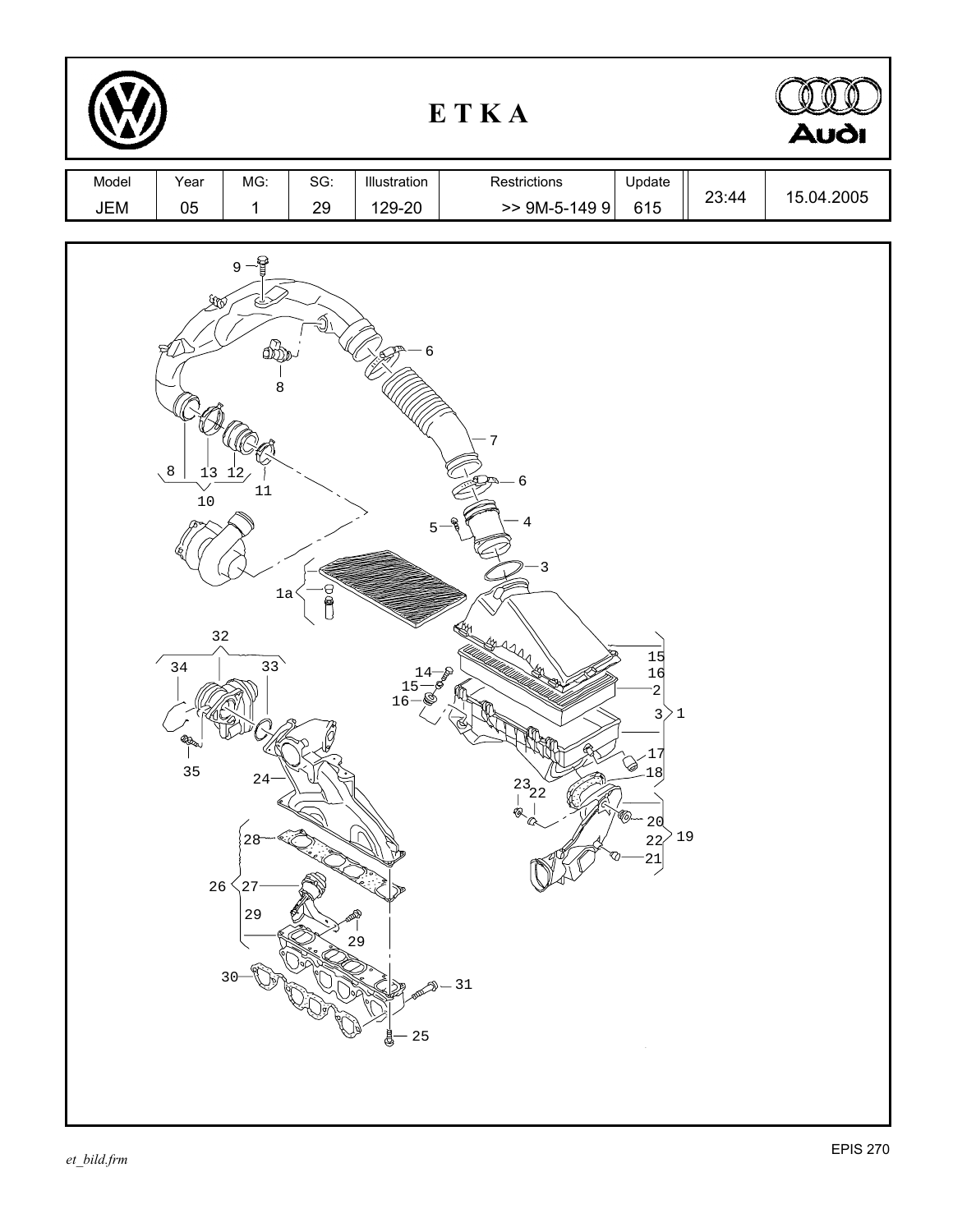

## **E T K A**



| Model | Year     | MG: | $\sim$<br>טכ. | Illustration | Restrictions | Update |                  | .04.2005<br>1 h |
|-------|----------|-----|---------------|--------------|--------------|--------|------------------|-----------------|
| JEM   | በፍ<br>uu |     | 29            | $29-20$      | 9M-5-1499    | 615    | າ $3.44$<br>∠∪.⊤ |                 |

| Pos          | Part Number     |                | Name       | Remarks                                                     | Qty         | Model          |                                              |
|--------------|-----------------|----------------|------------|-------------------------------------------------------------|-------------|----------------|----------------------------------------------|
|              |                 |                |            | air cleaner with connecting<br>parts<br>intake manifold     | $1.91$ tr.  |                | $4$ -cylinder/<br>diesel eng.:<br><b>BEW</b> |
| 1            |                 | 1J0 129 607 AE |            | air cleaner                                                 | <b>MANN</b> | 1              |                                              |
| (1)          |                 | 1J0 129 607 AB |            | air cleaner<br>for vehicle use in cold<br>countries         |             | $\mathbf 1$    |                                              |
| $\mathbf{2}$ |                 | 1J0 129 620    |            | air cleaner element                                         |             | 1              |                                              |
| (2)          | b 1J0 129 620 A |                |            | air cleaner element<br>for vehicle use in cold<br>countries |             | 1              |                                              |
| 3            |                 | 028 129 646    |            | sealing washer                                              | 69X6        | 1              |                                              |
| 4            | >038 906 461 B  |                |            | mass air flow sensor                                        |             | 1              |                                              |
| (4)          | #038 906 461 BX |                |            | mass air flow sensor                                        |             | 1              |                                              |
| 5            | N               |                | 901 720 01 | tapping screw, fill. hd.                                    | 5X22        | $\overline{2}$ |                                              |
| 6            | N               |                | 102 960 01 | clamp                                                       | 75X12       | $\overline{2}$ |                                              |
| 7            |                 | 1J0 129 684 BC |            | connecting pipe                                             |             | 1              |                                              |
| 8            |                 | 1J0 906 391 B  |            | heater pipe<br>quick coupling piece                         |             | $\mathbf{1}$   |                                              |
| 9            | N               |                | 101 894 03 | bolt, hex. hd. (combi.)                                     | M6X25Z2     | x              |                                              |
| 10           |                 | 1J0 129 654 AR |            | intake hose                                                 |             | 1              |                                              |
| (10)         |                 | 1J0 129 654 AS |            | intake hose<br>for vehicle use in cold<br>countries         |             | $\mathbf{1}$   |                                              |
| 11           | N               |                | 906 560 01 | spring clip                                                 | 55X12       | 1              |                                              |
| 12           |                 | 1J0 129 627 D  |            | intake hose                                                 |             | 1              |                                              |
| 13           | N               |                | 906 562 01 | spring clip                                                 | 70X12       | 1              |                                              |
| 14           | N               |                | 100 050 07 | bolt, hex. hd. (combi.)                                     | M6X30-Z1    | $\overline{2}$ |                                              |
| 15           |                 | 1J0 129 734    |            | bushing                                                     |             | $\mathbf{2}$   |                                              |
| 16           |                 | 1J0 129 669    |            | grommet                                                     |             | $\mathbf{2}$   |                                              |
| 17           |                 | 1J0 129 631 A  |            | grommet                                                     | side        | 1              |                                              |
| 18           |                 | 1J0 129 625    |            | gasket                                                      |             | 1              |                                              |